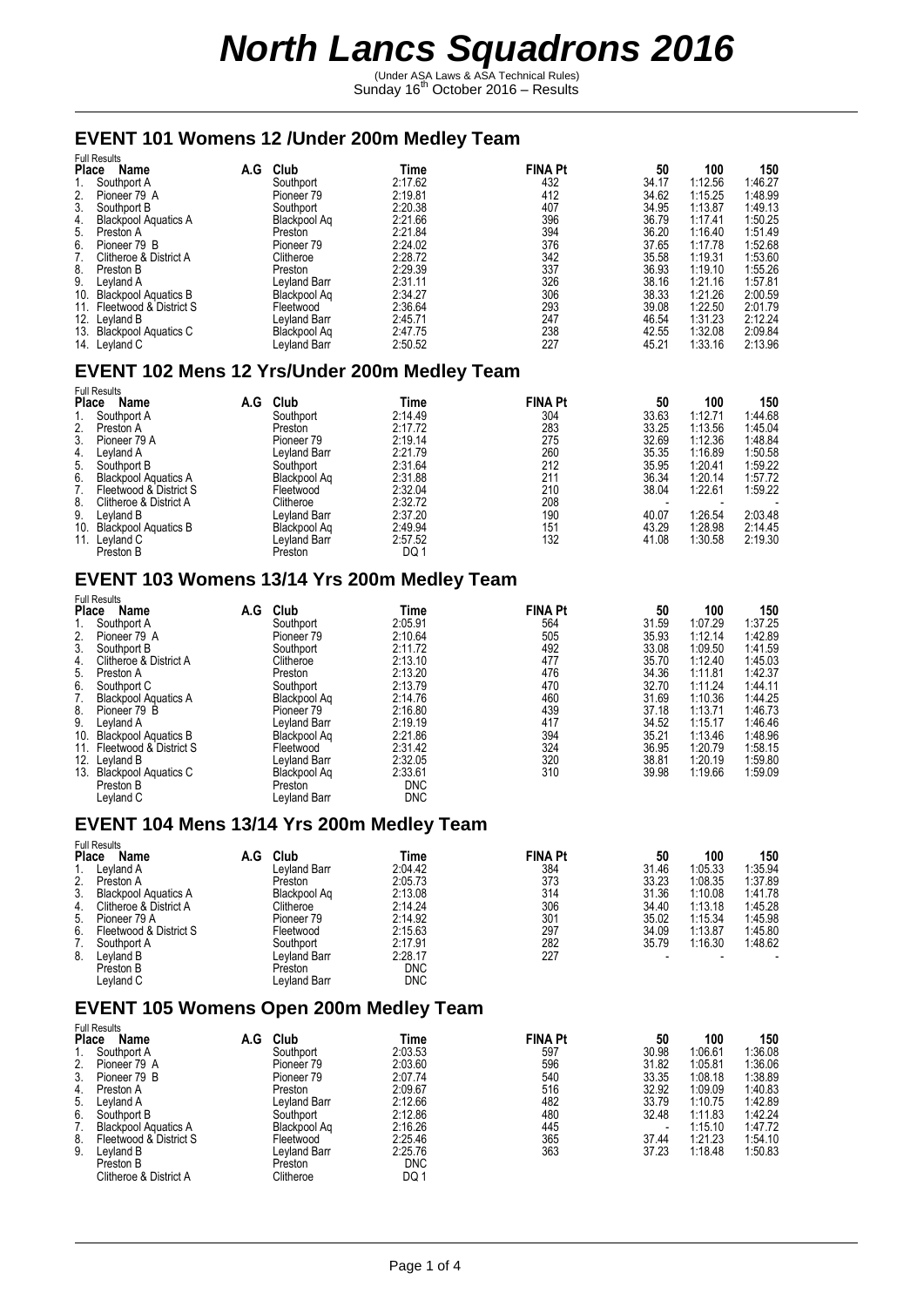(Under ASA Laws & ASA Technical Rules)<br>Sunday 16<sup>th</sup> October 2016 – Results

## **EVENT 106 Mens Open 200m Medley Team**

| <b>Full Results</b> |                             |     |              |         |                |       |         |         |
|---------------------|-----------------------------|-----|--------------|---------|----------------|-------|---------|---------|
| <b>Place</b>        | Name                        | A.G | Club         | Гіmе    | <b>FINA Pt</b> | 50    | 100     | 150     |
|                     | <b>Blackpool Aquatics A</b> |     | Blackpool Ag | 1:49.79 | 560            | 27.99 | 1:00.73 | 1:25.10 |
| 2.                  | Preston A                   |     | Preston      | 1:50.07 | 556            | 27.72 | 57.81   | 1:24.73 |
| 3.                  | Pioneer 79 A                |     | Pioneer 79   | 1:54.13 | 498            | 28.51 | 1:00.91 | 1:28.28 |
| 4.                  | Southport A                 |     | Southport    | 1:54.41 | 495            | 28.31 | 1:02.38 | 1:30.02 |
| 5.                  | Levland A                   |     | Levland Barr | 1:57.40 | 458            | 30.46 | 1:03.95 | 1:32.99 |
| 6.                  | Clitheroe & District A      |     | Clitheroe    | 2:00.04 | 428            | 31.40 | 1:05.27 | 1:33.89 |
|                     | <b>Blackpool Aquatics B</b> |     | Blackpool Ag | 2:00.67 | 421            | 30.62 | 1:04.94 | 1:31.69 |
| 8.                  | Preston B                   |     | Preston      | 2:01.00 | 418            | 31.02 | 1:04.44 | 1:34.45 |
| 9.                  | Fleetwood & District S      |     | Fleetwood    | 2:03.95 | 389            | 30.33 | 1:04.98 | 1:35.68 |
| 10.                 | Leyland B                   |     | Leyland Barr | 2:09.06 | 344            | 30.13 | 1:06.84 | 1:37.87 |

### **EVENT 107 Womens Open 300m Freestyle Team**

|    | <b>Full Results</b>        |                              |                     |              |                |              |  |
|----|----------------------------|------------------------------|---------------------|--------------|----------------|--------------|--|
|    | Place Name A.G Club        |                              | Time                |              | <b>EINA Pt</b> |              |  |
| 1. | Southport A                | Southport                    | 2:53.66             |              |                |              |  |
|    | 50m 31.24                  | 100m 1:01.49 150m 1:30.59    | 200m 1:58.73        |              | 250m 2:25.89   | 300m 2:53.66 |  |
|    | 2. Clitheroe & District A  | Clitheroe                    | 2:56.79             |              |                |              |  |
|    | 50m 28.46                  | 100m 56.44 150m 1:26.43      | 200m 1:57.05        |              | 250m 2:28.38   | 300m 2:56.79 |  |
|    | 3. Blackpool Aquatics A    | Blackpool Aq                 | 2:57.93             |              |                |              |  |
|    | 50m 29.30                  | 100m 59.41 150m 1:30.05      | 200m 1:58.75        |              | 250m 2:28.98   | 300m 2:57.93 |  |
| 4. | Pioneer 79 A               | Pioneer 79                   | 2:58.41             |              |                |              |  |
|    | 50m 31.36                  | 100m 1:04.05  150m 1:33.10   | 200m 2:01.00        |              | 250m 2:29.72   | 300m 2:58.41 |  |
| 5. | Preston A                  | Preston                      | 2:59.22             |              |                |              |  |
|    | 50m 29.12                  | 100m 59.85 150m 1:28.85      | 200m 2:00.24        |              | 250m 2:30.13   | 300m 2:59.22 |  |
| 6. | Southport B                | Southport                    | 2:59.81             |              |                |              |  |
|    | 50m 29.96                  | 100m 59.03 150m 1:30.46      | 200m 2:01.86        |              | 250m 2:30.26   | 300m 2:59.81 |  |
| 7. | Southport C                | Southport                    | 3:02.35             |              |                |              |  |
|    | 50m 31.21                  | 100m 59.72 150m 1:31.20      | 200m 2:03.23        |              | 250m 2:32.39   | 300m 3:02.35 |  |
|    | 8. Leyland A               | Leyland Barr                 | 3:04.77             |              |                |              |  |
|    | 50m 30.15                  | 100m 1:02.29 150m 1:32.43    | 200m 2:05.41        |              | 250m 2:35.55   | 300m 3:04.77 |  |
| 9. | Preston B                  | Preston                      | 3:05.73             |              |                |              |  |
|    | 50m 32.37                  | 100m 1:04.44 150m 1:33.87    | 200m 2:06.28        | 250m 2:36.51 |                | 300m 3:05.73 |  |
|    | 10. Blackpool Aquatics B   | Blackpool Aq                 | 3:06.11             |              |                |              |  |
|    | 50m 30.64                  | 100m 1:00.65 150m 1:32.76    | 200m 2:03.11        |              | 250m 2:36.13   | 300m 3:06.11 |  |
|    | 11. Clitheroe & District B | Clitheroe                    | 3:13.04             |              |                |              |  |
|    | 50m 31.06                  | 100m 1:02.62 150m 1:34.22    | 200m 2:04.46        |              | 250m 2:39.93   | 300m 3:13.04 |  |
|    | 12. Leyland B              | Leyland Barr                 | 3:14.34             |              |                |              |  |
|    | 50m 30.13                  | 100m 1:03.95    150m 1:34.26 | 200m 2:08.74        |              | 250m 2:41.42   | 300m 3:14.34 |  |
|    | 13. Leyland C              | Leyland Barr                 | 3:22.00             |              |                |              |  |
|    | 50m 30.52                  | 100m 1:08.79 150m 1:39.27    | 200m 2:14.88 250m - |              |                | 300m 3:22.00 |  |
|    | 14. Fleetwood & District S | Fleetwood                    | 3:22.31             |              |                |              |  |
|    | 50m 34.09                  | 100m 1:10.93 150m 1:43.23    | 200m 2:19.94        |              | 250m 2:50.60   | 300m 3:22.31 |  |

## **EVENT 108 Mens Open 300m Freestyle Team**

|                | <b>Full Results</b>        |                   |                            |              |              |              |
|----------------|----------------------------|-------------------|----------------------------|--------------|--------------|--------------|
|                | Place Name A.G Club        |                   |                            |              | Time FINA Pt |              |
|                | 1. Preston A               |                   | <b>Example 3 Preston</b>   | 2:43.73      |              |              |
|                | 50m 25.61                  |                   | 100m 54.62 150m 1:21.63    | 200m 1:51.52 | 250m 2:19.43 | 300m 2:43.73 |
|                | 2. Leyland A               |                   | Leyland Barr               | 2:46.99      |              |              |
|                | 50m 24.99                  |                   | 100m 54.52 150m 1:20.27    | 200m 1:50.96 | 250m 2:19.02 | 300m 2:46.99 |
|                | 3. Blackpool Aquatics A    | Blackpool Aq      |                            | 2:50.26      |              |              |
|                | 50m 25.01                  |                   | 100m 53.99 150m 1:26.19    | 200m 1:53.87 | 250m 2:25.54 | 300m 2:50.26 |
| 4 <sup>1</sup> | Pioneer 79 A               | <b>Pioneer 79</b> |                            | 2:50.39      |              |              |
|                | 50m 32.67                  |                   | 100m 1:03.21 150m 1:32.26  | 200m 1:59.28 | 250m 2:25.15 | 300m 2:50.39 |
|                | 5. Southport A             |                   | Southport                  | 2:51.09      |              |              |
|                | 50m 25.70                  |                   | 100m 56.13 150m 1:25.53    | 200m 1:49.84 | 250m 2:21.10 | 300m 2:51.09 |
| 6.             | Preston B                  | Preston           |                            | 2:53.15      |              |              |
|                | 50m 25.72                  |                   | 100m 55.42 150m 1:25.33    | 200m 1:57.36 | 250m 2:27.29 | 300m 2:53.15 |
| 7.             | Southport B                |                   | Southport                  | 2:54.94      |              |              |
|                | 50m 26.92                  |                   | 100m 58.15 150m 1:29.07    | 200m 1:59.23 | 250m 2:28.27 | 300m 2:54.94 |
|                | 8. Clitheroe & District A  |                   | Clitheroe                  | 2:56.57      |              |              |
|                | 50m 26.48                  |                   | 100m 53.16 150m 1:22.07    | 200m 1:50.36 | 250m 2:24.17 | 300m 2:56.57 |
|                | 9. Leyland B               | Leyland Barr      |                            | 2:58.66      |              |              |
|                | 50m 26.88                  |                   | 100m 58.17 150m 1:24.82    | 200m 2:00.33 | 250m 2:29.45 | 300m 2:58.66 |
|                | 10. Blackpool Aquatics B   |                   | <b>Blackpool Aq</b>        | 2:59.43      |              |              |
|                | 50m 25.33                  |                   | 100m 54.21 150m 1:28.83    | 200m 2:00.37 | 250m 2:34.23 | 300m 2:59.43 |
|                | 11. Fleetwood & District S | Fleetwood         |                            | 3:05.48      |              |              |
|                | 50m 29.46                  |                   | 100m 1:04.12  150m 1:38.14 | 200m 2:06.76 | 250m 2:37.10 | 300m 3:05.48 |
|                | 12. Leyland C              | Leyland Barr      |                            | 3:05.50      |              |              |
|                | 50m 27.51                  |                   | 100m 1:01.15 150m 1:28.17  | 200m 2:03.21 | 250m 2:33.61 | 300m 3:05.50 |
|                | 13. Clitheroe & District B | <b>Clitheroe</b>  |                            | 3:07.59      |              |              |
|                | 50m 27.88                  |                   | 100m 54.18 150m 1:25.55    | 200m 1:55.14 | 250m 2:31.29 | 300m 3:07.59 |

#### **EVENT 109 Womens 12 Yrs/Under 200m Free.Team**

|              | <b>Full Results</b>         |     |              |         |                |       |         |         |
|--------------|-----------------------------|-----|--------------|---------|----------------|-------|---------|---------|
| <b>Place</b> | Name                        | A.G | Club         | Time    | <b>FINA Pt</b> | 50    | 100     | 150     |
|              | Southport A                 |     | Southport    | 2:03.71 | 442            | 30.73 | 1:02.47 | 1:34.01 |
| 2.           | <b>Blackpool Aquatics A</b> |     | Blackpool Ag | 2:03.98 | 439            | 30.72 | 1:03.16 | 1:34.58 |
| 3.           | Pioneer 79 A                |     | Pioneer 79   | 2:05.89 | 419            | 31.29 | 1:03.99 | 1:35.51 |
| 4.           | Preston A                   |     | Preston      | 2:07.75 | 401            | 31.75 | 1:03.52 | 1:35.33 |
| 5.           | Southport B                 |     | Southport    | 2:08.58 | 393            | 31.74 | 1:03.55 | 1:36.10 |
| 6.           | Pioneer 79 B                |     | Pioneer 79   | 2:12.41 | 360            | 32.16 | 1:05.42 | 1:39.25 |
|              | Clitheroe & District A      |     | Clitheroe    | 2:13.22 | 353            | 31.61 | 1:03.26 | 1:38.10 |
| 8.           | Leyland A                   |     | Leyland Barr | 2:14.25 | 345            | 32.58 | 1:07.21 | 1:41.47 |
| 9.           | <b>Blackpool Aquatics B</b> |     | Blackpool Ag | 2:14.91 | 340            | 33.48 | 1:07.84 | 1:40.67 |
|              | 10. Fleetwood & District S  |     | Fleetwood    | 2:18.48 | 315            | 32.11 | 1:05.84 | 1:41.99 |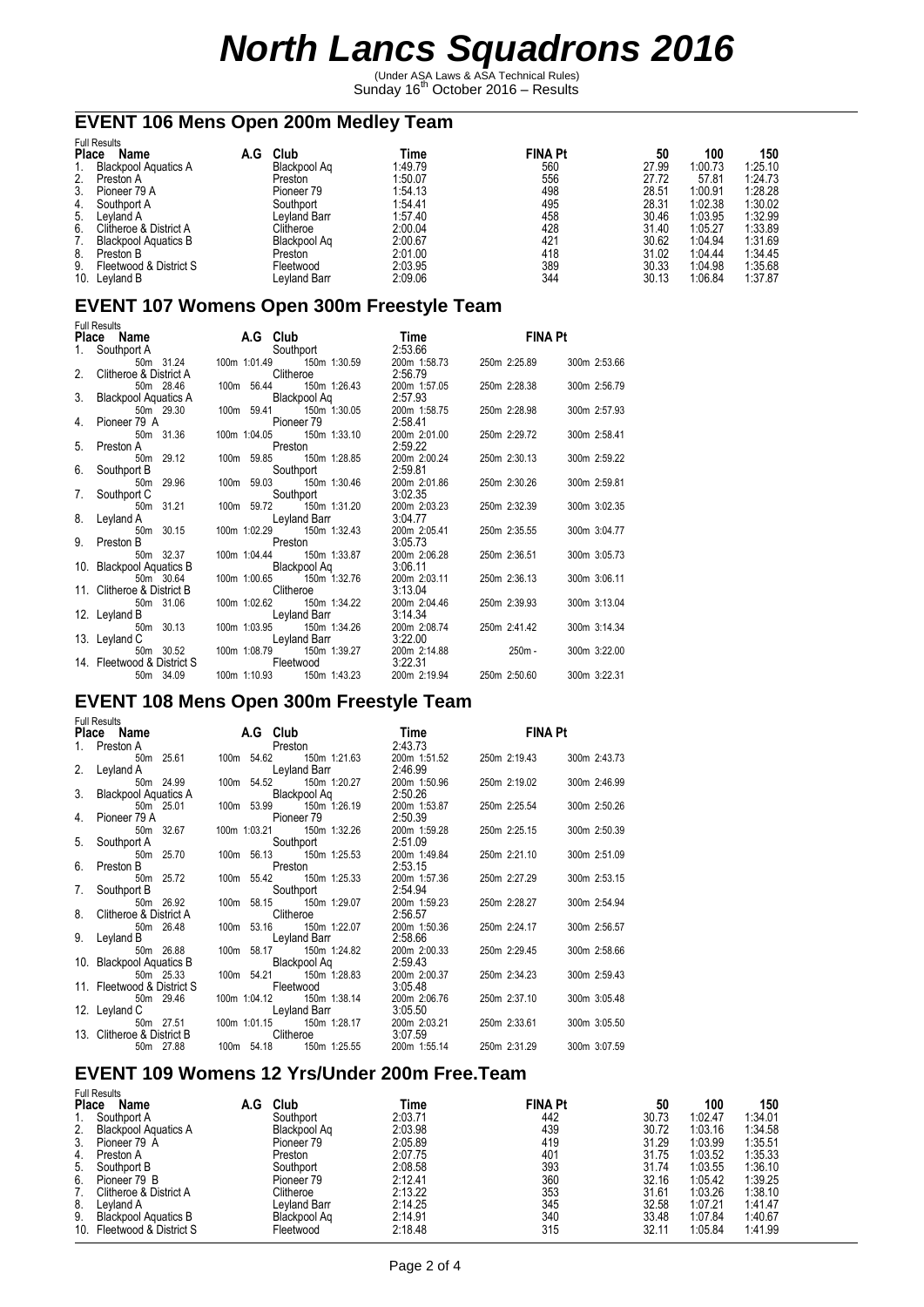(Under ASA Laws & ASA Technical Rules)<br>Sunday 16<sup>th</sup> October 2016 – Results

| 44<br>Preston B<br>.              | Preston      | 2:20.81 | 299 | 35.30 | :12.30  | 1:47.72 |  |
|-----------------------------------|--------------|---------|-----|-------|---------|---------|--|
| 10<br>Levland B<br>IZ.            | Levland Barr | 2:23.69 | 282 | 34.05 | 1:11.65 | 1:48.26 |  |
| 12<br>Levland C<br>.ن ۱           | Levland Barr | 2:26.24 | 267 | 35.86 | 1:13.97 | 1:50.03 |  |
| <b>Blackpool Aquatics C</b><br>14 | Blackpool Ag | 2:33.15 | 232 | 35.27 | :15.24  | 1:54.81 |  |

### **EVENT 110 Mens 12 Yrs/Under 200m Free.Team**

|              | <b>Full Results</b>         |     |                     |         |                |       |         |         |
|--------------|-----------------------------|-----|---------------------|---------|----------------|-------|---------|---------|
| <b>Place</b> | Name                        | A.G | Club                | Time    | <b>FINA Pt</b> | 50    | 100     | 150     |
|              | Southport A                 |     | Southport           | 2:00.91 | 318            | 30.87 | 1:00.45 | 1:31.13 |
| 2.           | Preston A                   |     | Preston             | 2:02.09 | 309            | 29.29 | 59.80   | 1:29.94 |
| 3.           | Leyland A                   |     | Leyland Barr        | 2:03.66 | 298            | 29.92 | 1:01.66 | 1:33.23 |
| 4.           | Pioneer 79 A                |     | Pioneer 79          | 2:07.43 | 272            | 29.98 | 1:02.11 | 1:35.99 |
| 5.           | Southport B                 |     | Southport           | 2:13.03 | 239            | 31.19 | 1:04.37 | 1:39.96 |
| 6.           | Fleetwood & District S      |     | Fleetwood           | 2:14.36 | 232            | 34.21 | 1:07.97 | 1:39.95 |
| 7.           | <b>Blackpool Aquatics A</b> |     | Blackpool Ag        | 2:16.46 | 221            | 31.91 | 1:07.45 | 1:42.47 |
| 8.           | Leyland B                   |     | Leyland Barr        | 2:19.63 | 207            | 33.47 | 1:08.38 | 1:43.95 |
| 9.           | Clitheroe & District A      |     | Clitheroe           | 2:21.38 | 199            | 32.72 | 1:07.67 | 1:44.76 |
| 10.          | Preston B                   |     | Preston             | 2:22.73 | 193            | 33.22 | 1:07.86 | 1:44.50 |
| 11.          | <b>Blackpool Aquatics B</b> |     | Blackpool Ag        | 2:25.45 | 183            | 33.24 | 1:10.65 | 1:49.02 |
| 12.          | Leyland C                   |     | <b>Levland Barr</b> | 2:33.73 | 155            | 36.42 | 1:15.78 | 1:54.24 |

### **EVENT 111 Womens 13/14 Yrs 200m Free.Team**

| <b>Full Results</b> |                             |                     |              |            |  |                |       |    |         |         |
|---------------------|-----------------------------|---------------------|--------------|------------|--|----------------|-------|----|---------|---------|
| <b>Place</b>        | <b>Name</b>                 | Club<br>A.G         |              | Time       |  | <b>FINA Pt</b> |       | 50 | 100     | 150     |
|                     | Southport A                 | Southport           |              | 1:55.00    |  | 550            | 29.59 |    | 58.24   | 1:27.05 |
| 2.                  | Pioneer 79 A                | Pioneer 79          |              | 1:55.11    |  | 548            | 28.13 |    | 57.48   | 1:27.05 |
| 3.                  | Preston A                   | Preston             |              | 1:58.68    |  | 500            | 28.89 |    | 58.23   | 1:28.27 |
| 4.                  | Clitheroe & District A      | Clitheroe           |              | 1:59.31    |  | 492            | 29.94 |    | 58.33   | 1:28.84 |
| 5.                  | Southport B                 | Southport           |              | 2:00.38    |  | 479            | 31.00 |    | 59.62   | 1:29.73 |
| 6.                  | <b>Blackpool Aquatics A</b> |                     | Blackpool Aq | 2:01.10    |  | 471            | 30.56 |    | 1:01.24 | 1:30.50 |
|                     | Pioneer 79 B                | Pioneer 79          |              | 2:01.81    |  | 463            | 30.15 |    | 1:00.27 | 1:31.71 |
| 8.                  | Southport C                 | Southport           |              | 2:02.30    |  | 457            | 30.66 |    | 1:00.64 | 1:32.43 |
| 9.                  | Levland A                   |                     | Leyland Barr | 2:06.55    |  | 412            | 30.61 |    | 1:00.33 | 1:33.57 |
| 10.                 | <b>Blackpool Aquatics B</b> |                     | Blackpool Aq | 2:06.61    |  | 412            | 31.11 |    | 1:02.62 | 1:33.36 |
| 11.                 | Fleetwood & District S      | Fleetwood           |              | 2:12.66    |  | 358            | 32.85 |    | 1:05.14 | 1:39.12 |
| 12.                 | Leyland B                   | <b>Levland Barr</b> |              | 2:16.72    |  | 327            | 33.14 |    | 1:07.08 | 1:40.90 |
| 13.                 | <b>Blackpool Aquatics C</b> |                     | Blackpool Aq | 2:20.31    |  | 302            | 35.95 |    | 1:11.17 | 1:45.45 |
|                     | Leyland C                   |                     | Leyland Barr | <b>DNC</b> |  |                |       |    |         |         |
|                     | Preston B                   | Preston             |              | <b>DNC</b> |  |                |       |    |         |         |

#### **EVENT 112 Mens 13/14 Yrs 200m Freestyle Team**

|    | <b>Full Results</b>         |     |                       |            |                |       |         |         |
|----|-----------------------------|-----|-----------------------|------------|----------------|-------|---------|---------|
|    | <b>Place</b><br>Name        | A.G | Club                  | Time       | <b>FINA Pt</b> | 50    | 100     | 150     |
|    | Preston A                   |     | Preston               | 1:51.97    | 401            | 27.17 | 55.41   | 1:23.72 |
| 2. | Leyland A                   |     | Levland Barr          | 1:55.00    | 370            | 28.64 | 57.34   | 1:25.91 |
| 3. | Pioneer 79 A                |     | Pioneer <sub>79</sub> | 1:56.46    | 356            | 30.89 | 57.94   | 1:27.73 |
| 4. | Fleetwood & District S      |     | Fleetwood             | 1:58.01    | 342            | 29.81 | 59.08   | 1:29.05 |
| 5. | <b>Blackpool Aquatics A</b> |     | Blackpool Ag          | 1:58.53    | 338            | 29.20 | 58.87   | 1:30.91 |
| 6. | Clitheroe & District A      |     | Clitheroe             | 1:58.86    | 335            | 29.59 | 57.75   | 1:27.44 |
|    | Southport A                 |     | Southport             | 2:03.66    | 298            | 31.82 | 1:02.39 | 1:32.08 |
| 8. | Leyland B                   |     | Levland Barr          | 2:09.81    | 257            |       |         |         |
|    | Leyland C                   |     | Levland Barr          | <b>DNC</b> |                |       |         |         |
|    | Preston B                   |     | Preston               | <b>DNC</b> |                |       |         |         |

#### **EVENT 113 Womens Open 200m Freestyle Team**

| A.G | Club                                                                                                                                  | Time         |     | 50             | 100     | 150     |
|-----|---------------------------------------------------------------------------------------------------------------------------------------|--------------|-----|----------------|---------|---------|
|     | Southport                                                                                                                             | 1:53.41      | 573 | 27.25          | 55.89   | 1:25.77 |
|     | Pioneer 79                                                                                                                            | 1:53.67      | 569 | 28.73          | 56.61   | 1:25.62 |
|     | Preston                                                                                                                               | 1:58.00      | 509 | 29.05          | 58.21   | 1:28.76 |
|     | Clitheroe                                                                                                                             | 1:58.88      | 498 | 28.88          | 59.13   | 1:29.87 |
|     | Southport                                                                                                                             | 2:00.80      | 474 | 29.51          | 59.99   | 1:30.12 |
|     |                                                                                                                                       | 2:00.83      | 474 | 29.96          | 1:00.48 | 1:30.93 |
|     | Blackpool Ag                                                                                                                          | 2:01.49      | 466 | 29.66          | 1:00.96 | 1:32.22 |
|     | Levland Barr                                                                                                                          | 2:09.83      | 382 | 31.00          | 1:01.27 | 1:33.57 |
|     | Preston                                                                                                                               | <b>DNC</b>   |     |                |         |         |
|     | Fleetwood                                                                                                                             | <b>DNC</b>   |     |                |         |         |
|     | Name<br>Southport A<br>Pioneer 79 A<br>Clitheroe & District A<br>Southport B<br><b>Blackpool Aquatics A</b><br>Fleetwood & District S | Leyland Barr |     | <b>FINA Pt</b> |         |         |

#### **EVENT 114 Mens Open 200m Freestyle Team**

| <b>Place</b> | <b>Full Results</b><br>Name | A.G | Club         | Time    | <b>FINA Pt</b> | 50    | 100   | 150     |
|--------------|-----------------------------|-----|--------------|---------|----------------|-------|-------|---------|
|              | <b>Blackpool Aquatics A</b> |     | Blackpool Ag | 1:38.84 | 583            | 23.79 | 49.26 | 1:14.00 |
| 2.           | Preston A                   |     | Preston      | 1:41.24 | 543            | 25.44 | 51.33 | 1:16.20 |
| 3.           | Levland A                   |     | Levland Barr | 1:42.77 | 519            | 24.73 | 50.81 | 1:16.07 |
| 4.           | Southport A                 |     | Southport    | 1:43.42 | 509            | 23.97 | 50.39 | 1:17.98 |
| 5.           | Pioneer 79 A                |     | Pioneer 79   | 1:44.24 | 497            | 26.07 | 52.40 | 1:18.30 |
| 6.           | Preston B                   |     | Preston      | 1:46.30 | 469            | 26.05 | 53.35 | 1:19.66 |
|              | Clitheroe & District A      |     | Clitheroe    | 1:46.63 | 464            | 27.60 | 54.40 | 1:20.79 |
| 8.           | <b>Blackpool Aquatics B</b> |     | Blackpool Ag | 1:47.10 | 458            | 25.70 | 53.45 | 1:22.16 |
| 9.           | Fleetwood & District S      |     | Fleetwood    | 1:58.75 | 336            | 29.46 | 57.92 | 1:19.86 |
|              | 10. Leyland B               |     | Levland Barr | 1:59.22 | 332            | 27.79 | 58.19 | 1:27.11 |